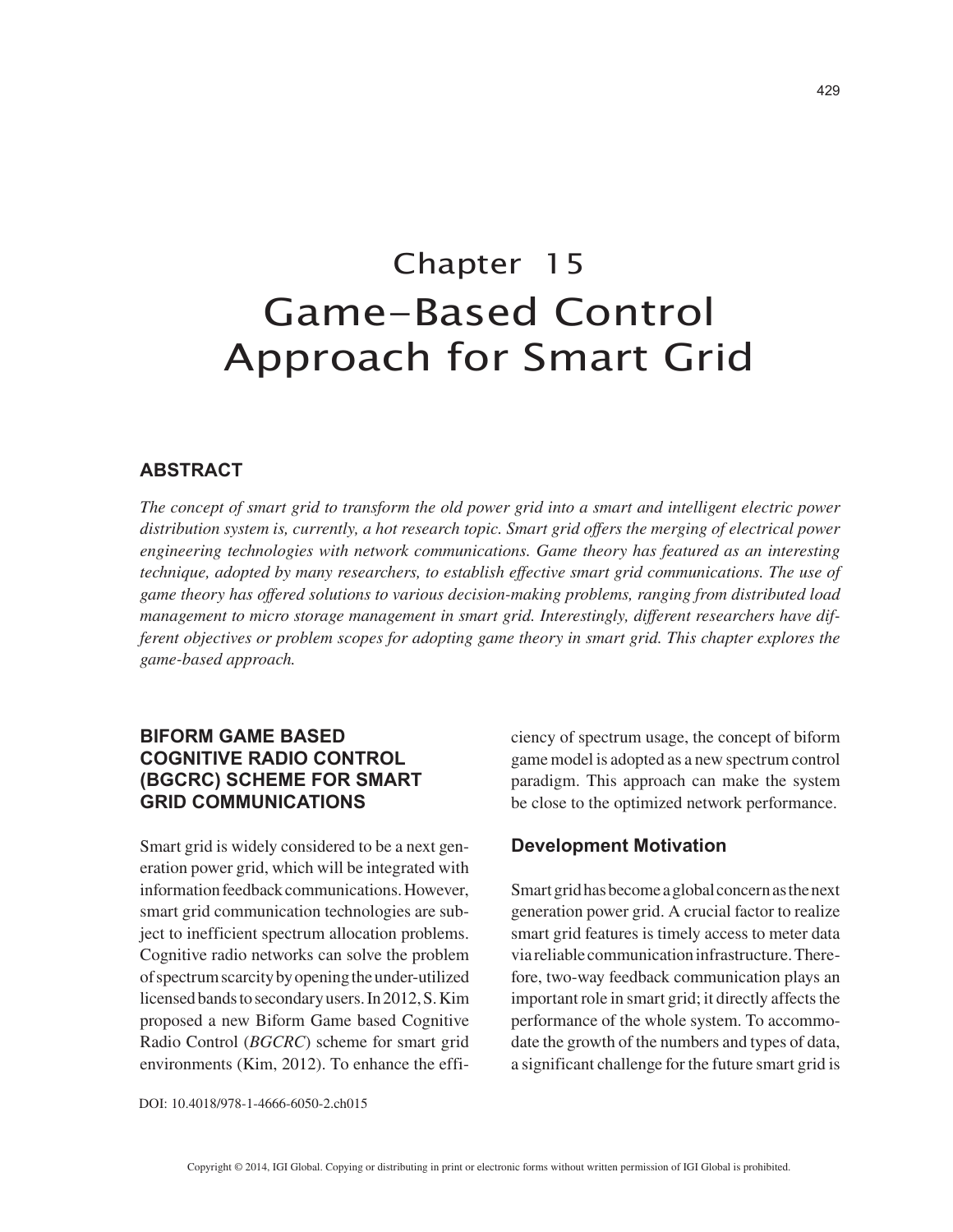to ensure a large amount of bandwidth. Therefore, a key point in the success of smart grid technology is how to reduce the communication expenses as well as saving transmission bandwidth. Recently, many advanced wireless technologies are being investigated to be used for the communication layer of smart grid (Ghasemi, & Hosseini, 2010). Cognitive Radio (CR) is a new technique for wireless communications to improve the utilization of radio spectrum (Li, Xu, Liu, Wang, & Han, 2010).In the CR networks, unlicensed users (i.e., secondary users: SUs) are allowed to sense and temporarily access the unused bands originally allocated to the licensed users (i.e., primary users: PUs) when the PUs are inactive. For the accurate detection of idle spectrum bands, spectrum sensing is a crucial technology. Among spectrum sensing methods, cooperative sensing is an efficient and promising technique to obtain more trustable sensing results. This approach has been shown that sensing performance can be greatly improved (Liu, Shen, Song, & Wang, 2009).

Nowadays, the main idea of game theory has emerged as an effective way of designing this CR management process. Game theory is a field of applied mathematics that provides an effective tool in modeling the interaction among independent decision makers. In 1996, A. Brandenburger and H. Stuart introduced the fundamental notion of the biform game to shape the competitive environment in a favorable way. It is a hybrid noncooperativecooperative game model to formalize the two-stage decision problem (Brandenburger, & Stuart, 2007). The first stage is the noncooperative component of a biform game. Each player chooses a strategy to maximize his expected payoff while regarding a subsequent effect of the chosen strategies on the second stage. The second stage is the cooperative component to model the resulting competitive environment. In this stage, players form a coalition to generate a surplus, which is shared fairly and optimally. Therefore, an actual payoff is realized after the second-stage game. Recently, it has been proven that the biform game model is

efficient when it is applied to a business strategy (Stuart, 2005).

The *BGCRC* scheme is designed as a new biform game model for smart grid system. To support the fast growing demand, the *BGCRC* scheme presents a biform game based CR communication algorithm, which is mainly motivated to use the unlicensed bandwidth while ensuring the need of explosive data traffic. At the first stage, SUs estimate the current network condition and adaptively form clusters for the cooperative spectrum sensing. Clusters are made up according to the non-cooperative game model. At the second stage, the detected idle spectrum is shared based on the cooperative bargaining model. The main feature of the *BGCRC* scheme is to maximize spectrum efficiency while ensuring the sharing fairness. Under dynamically changing network environments, SUs compete or coordinate with each other in order to maximize their payoffs. Therefore, the developed biform game approach is suitable to get a globally desirable network performance.

## **SPECTRUM MANAGEMENT ALGORITHMS IN THE**  *BGCRC* **SCHEME**

To reach a desirable system performance, the CR spectrum is sensed and shared based on the biform game model. This approach can be concluded to be an effective solution for the adaptive CR spectrum management in smart grid communications.

# **Non-Cooperative Game Based Spectrum Sensing Algorithm**

The main concept of smart grid is the employment of intelligent two-way communication networks. Therefore, a key determining factor is timely access to meter data via an effective communication infrastructure. However, in harsh smart grid environments, communication infrastructure can provide